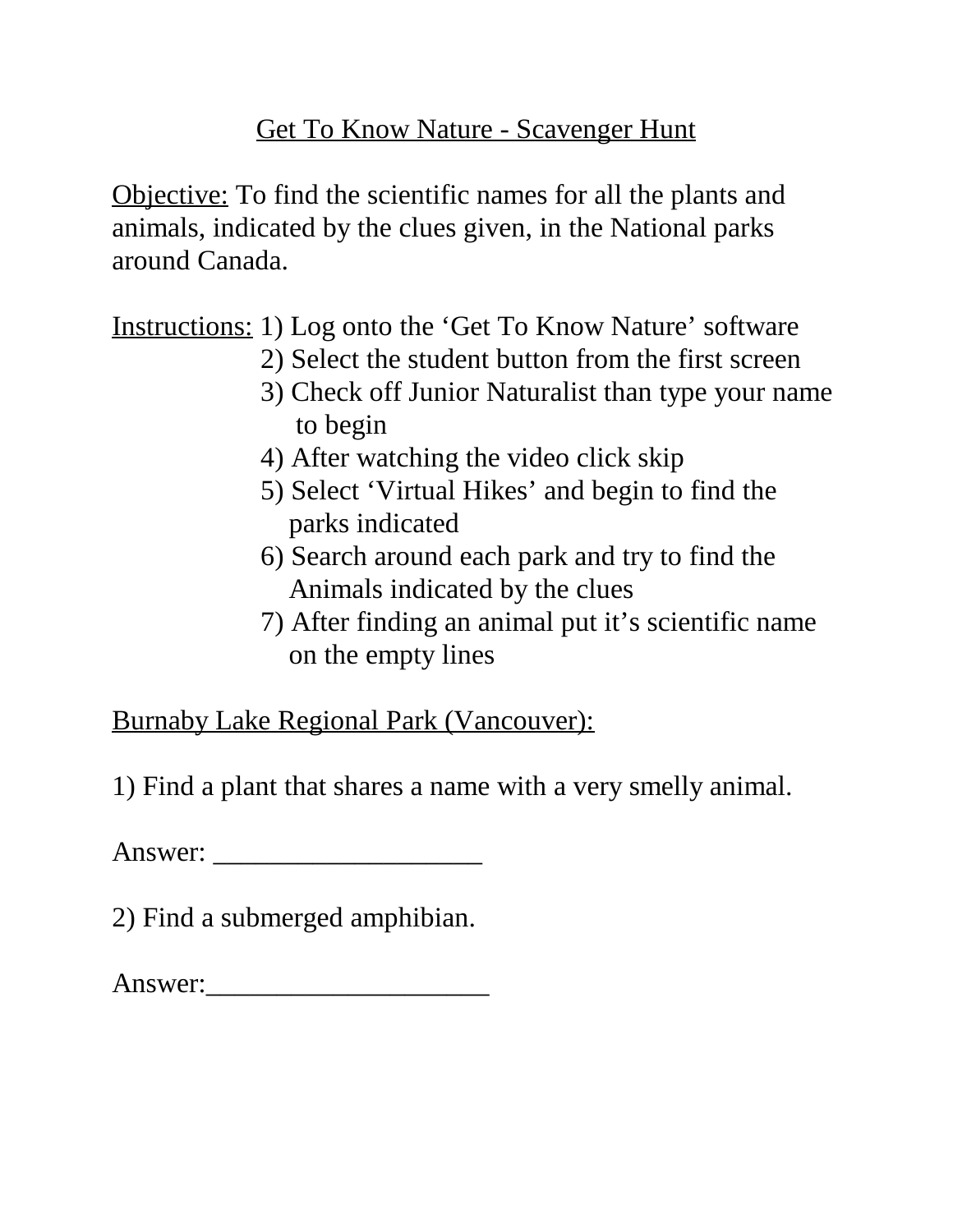Tynehead Park (Vancouver):

3) Find a small brown bird perched in the tree.

Answer:\_\_\_\_\_\_\_\_\_\_\_\_\_\_\_\_\_\_\_\_

John Janzen Nature Centre (Edmonton):

4) Find a mammal with close relation to your pet dog.

Answer: \_\_\_\_\_\_\_\_\_\_\_\_\_\_\_\_\_\_\_\_

Edwards Park (Edmonton):

5) Find a arachnid in the tall grass.

Answer: \_\_\_\_\_\_\_\_\_\_\_\_\_\_\_\_\_\_\_\_\_

Edworthy Park (Calgary):

6) Find a bird with a black head.

Answer: \_\_\_\_\_\_\_\_\_\_\_\_\_\_\_\_\_\_\_\_\_\_

Fish Creek Provincial Park (Calgary):

7) Find a jumpy amphibian.

Answer: \_\_\_\_\_\_\_\_\_\_\_\_\_\_\_\_\_\_\_\_\_\_